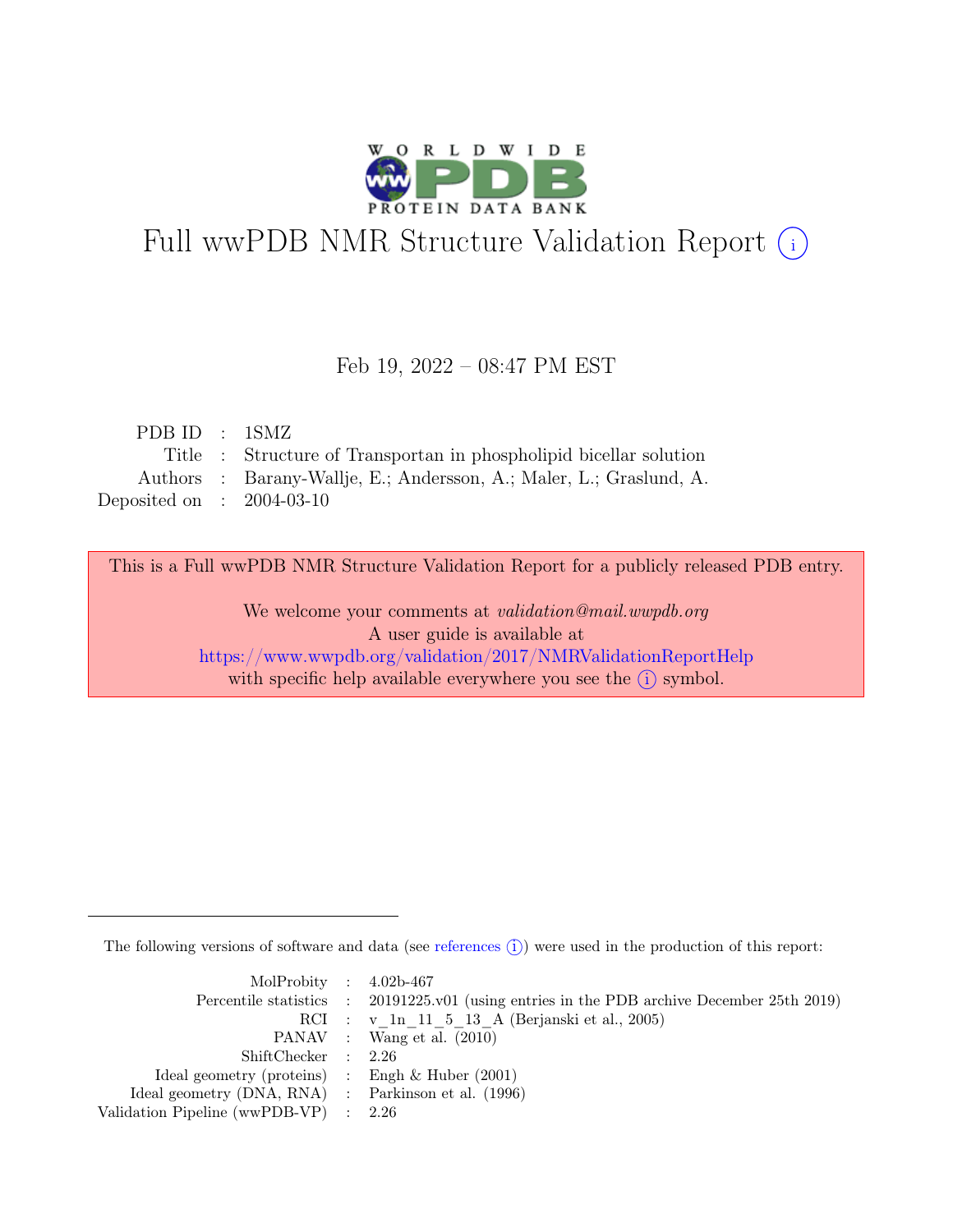## 1 Overall quality at a glance  $(i)$

The following experimental techniques were used to determine the structure: SOLUTION NMR

The overall completeness of chemical shifts assignment was not calculated.

Percentile scores (ranging between 0-100) for global validation metrics of the entry are shown in the following graphic. The table shows the number of entries on which the scores are based.



Ramachandran outliers 154571 11451 Sidechain outliers 154315 11428

The table below summarises the geometric issues observed across the polymeric chains and their fit to the experimental data. The red, orange, yellow and green segments indicate the fraction of residues that contain outliers for  $>=$  3, 2, 1 and 0 types of geometric quality criteria. A cyan segment indicates the fraction of residues that are not part of the well-defined cores, and a grey segment represents the fraction of residues that are not modelled. The numeric value for each fraction is indicated below the corresponding segment, with a dot representing fractions  $\epsilon = 5\%$ 

| Mol | ${\rm Chain}$ | Length      | Quality of chain |     |     |     |  |  |
|-----|---------------|-------------|------------------|-----|-----|-----|--|--|
|     |               | $\sim$<br>- | 11%              | 19% | 11% | 59% |  |  |

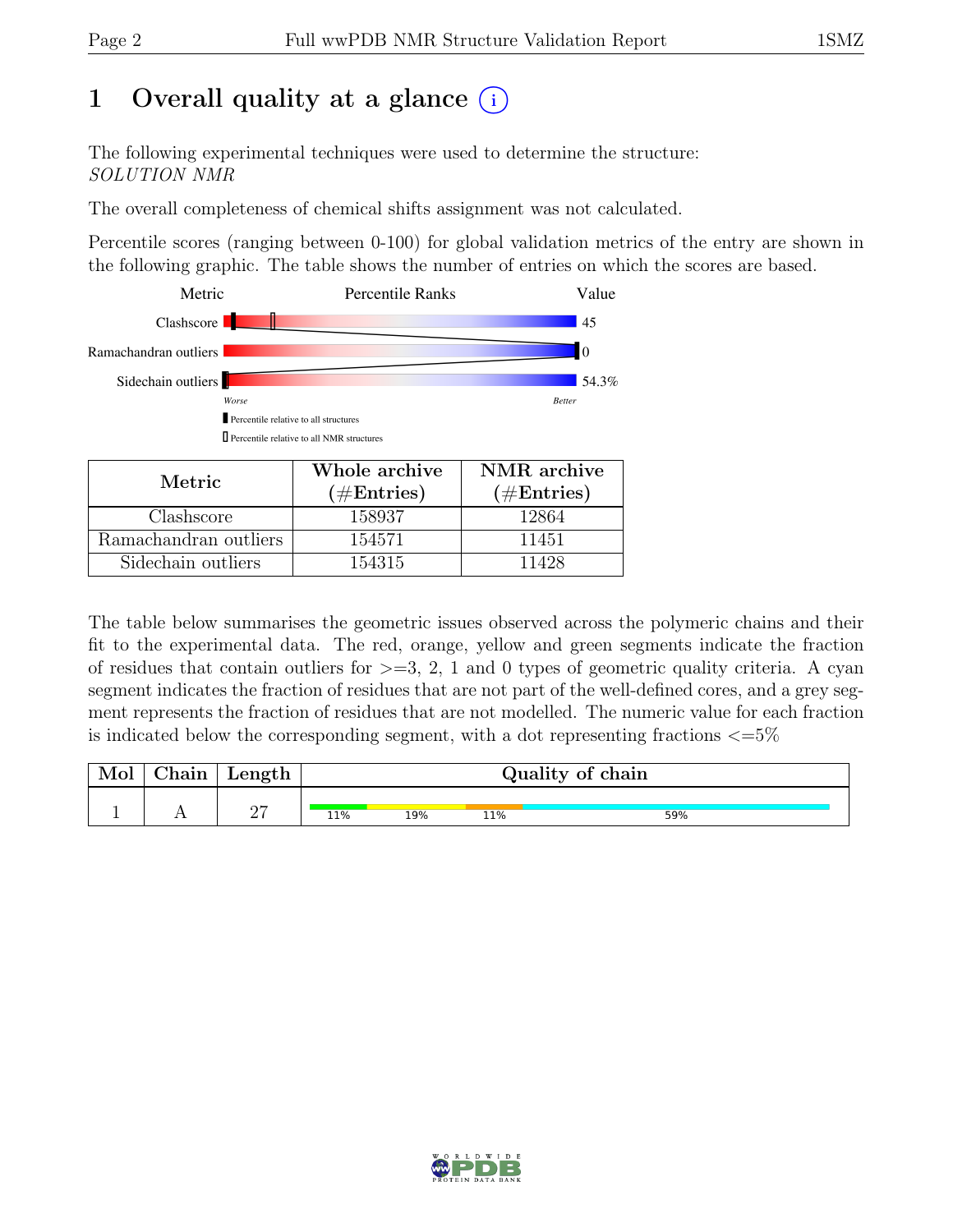## 2 Ensemble composition and analysis  $(i)$

This entry contains 25 models. Model 14 is the overall representative, medoid model (most similar to other models). The authors have identified model 1 as representative, based on the following criterion: lowest energy.

The following residues are included in the computation of the global validation metrics.

| Well-defined (core) protein residues |                                           |                                  |  |  |  |  |  |
|--------------------------------------|-------------------------------------------|----------------------------------|--|--|--|--|--|
|                                      | Well-defined core   Residue range (total) | Backbone RMSD (Å)   Medoid model |  |  |  |  |  |
|                                      | $A:16-A:26(11)$                           | $0.08\,$                         |  |  |  |  |  |

Ill-defined regions of proteins are excluded from the global statistics.

Ligands and non-protein polymers are included in the analysis.

NmrClust was unable to cluster the ensemble.

Error message: Inconsistent models

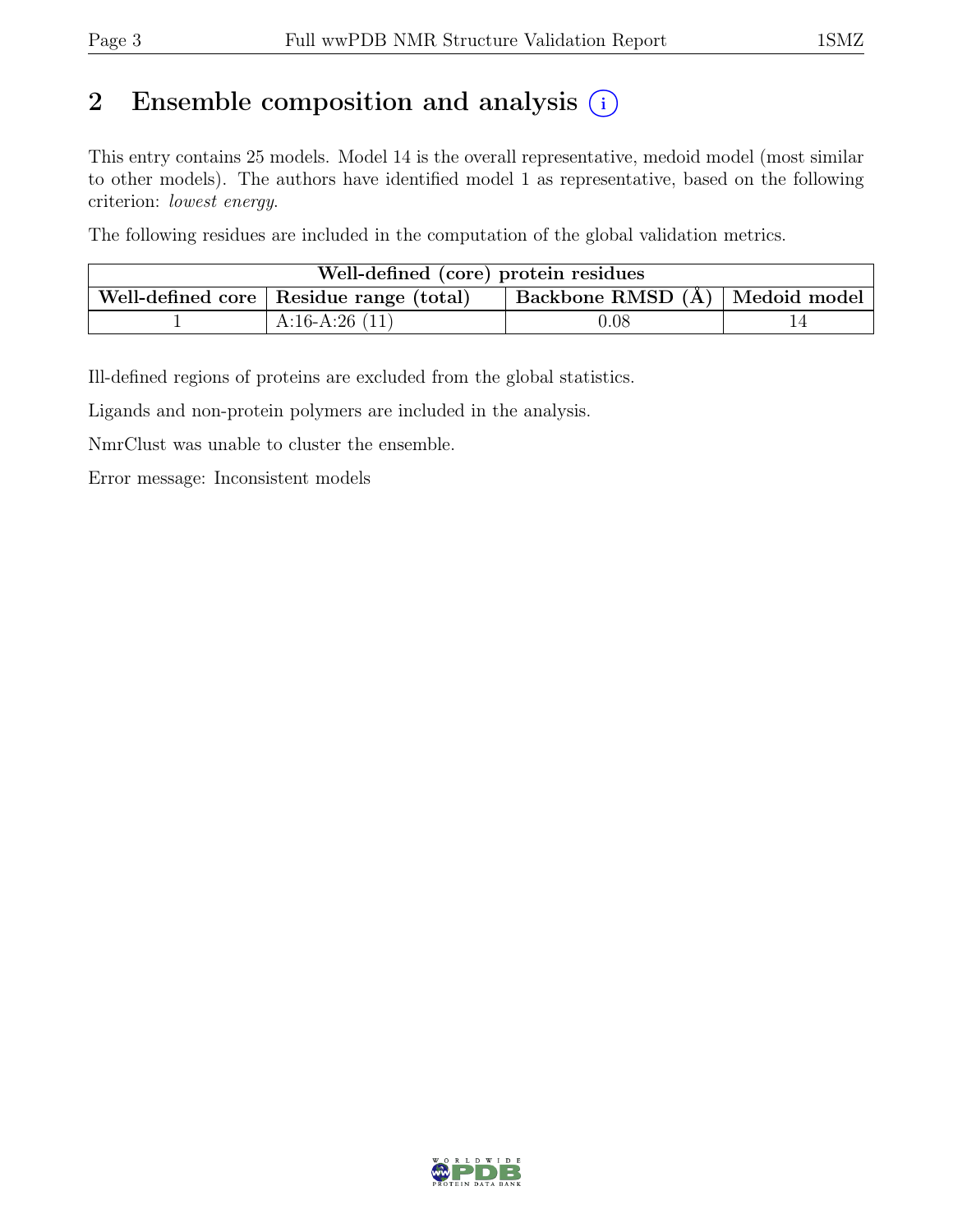## 3 Entry composition  $(i)$

There is only 1 type of molecule in this entry. The entry contains 428 atoms, of which 228 are hydrogens and 0 are deuteriums.

• Molecule 1 is a protein called Transportan in bicellar solution with  $[DMPC]/[DHPC]=0.33$ .

| Mol | Chain Residues |       |      | $\rm{Atoms}$ |    |    | <b>Trace</b> |
|-----|----------------|-------|------|--------------|----|----|--------------|
|     | $\Omega$       | Total |      |              |    |    |              |
|     | <u> 4.</u>     | 428   | 134- | 228          | 34 | 32 |              |

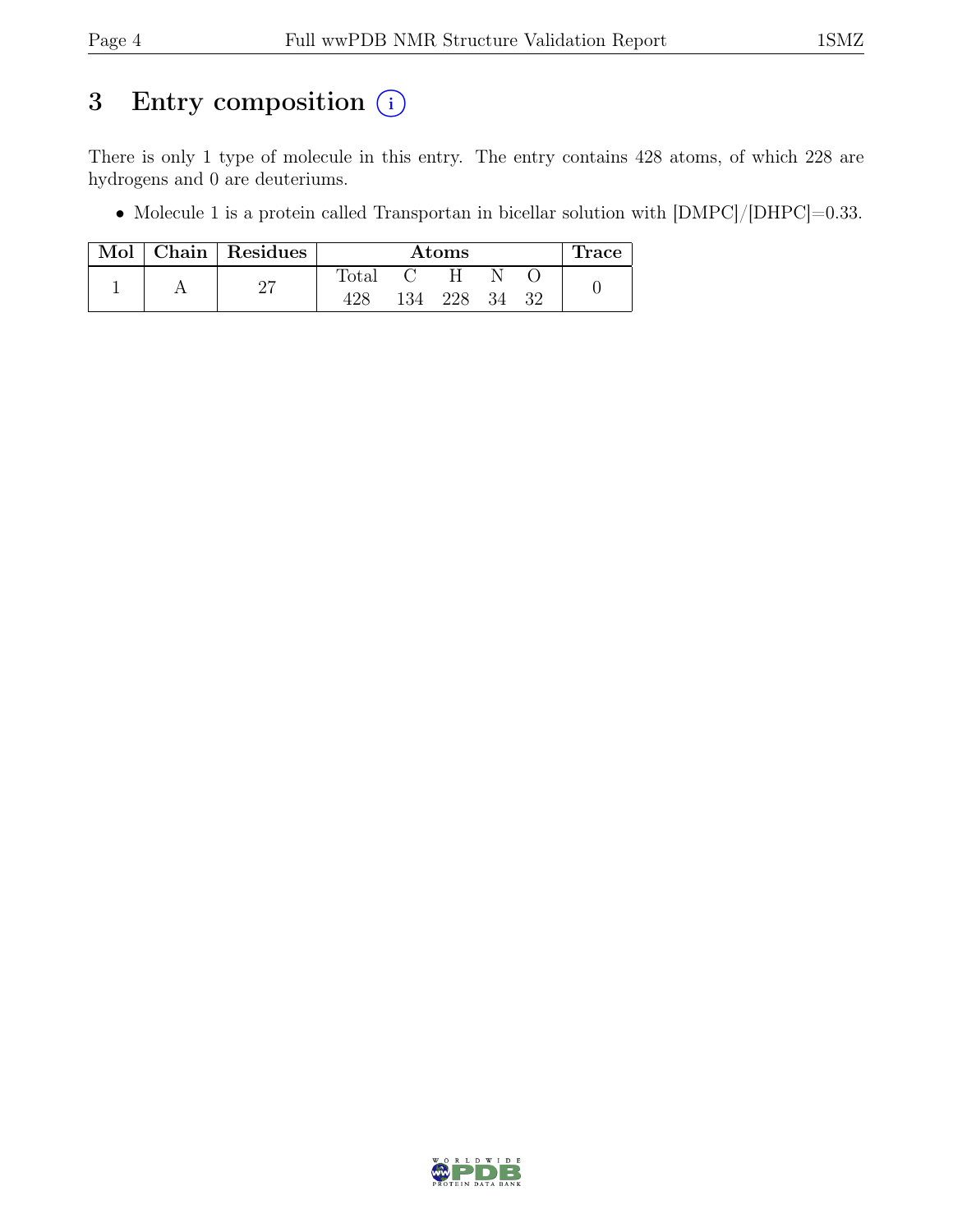## 4 Residue-property plots (i)

## <span id="page-4-0"></span>4.1 Average score per residue in the NMR ensemble

These plots are provided for all protein, RNA, DNA and oligosaccharide chains in the entry. The first graphic is the same as shown in the summary in section 1 of this report. The second graphic shows the sequence where residues are colour-coded according to the number of geometric quality criteria for which they contain at least one outlier: green  $= 0$ , yellow  $= 1$ , orange  $= 2$  and red  $=$ 3 or more. Stretches of 2 or more consecutive residues without any outliers are shown as green connectors. Residues which are classified as ill-defined in the NMR ensemble, are shown in cyan with an underline colour-coded according to the previous scheme. Residues which were present in the experimental sample, but not modelled in the final structure are shown in grey.

• Molecule 1: Transportan in bicellar solution with  $\text{[DMPC]/[DHPC]}=0.33$ 

### 4.2 Scores per residue for each member of the ensemble

Colouring as in section [4.1](#page-4-0) above.

#### 4.2.1 Score per residue for model 1

• Molecule 1: Transportan in bicellar solution with  $|DMPC|/|DHPC|=0.33$ 



#### 4.2.2 Score per residue for model 2

• Molecule 1: Transportan in bicellar solution with  $|\text{DMPC}|/|\text{DHPC}|=0.33$ 



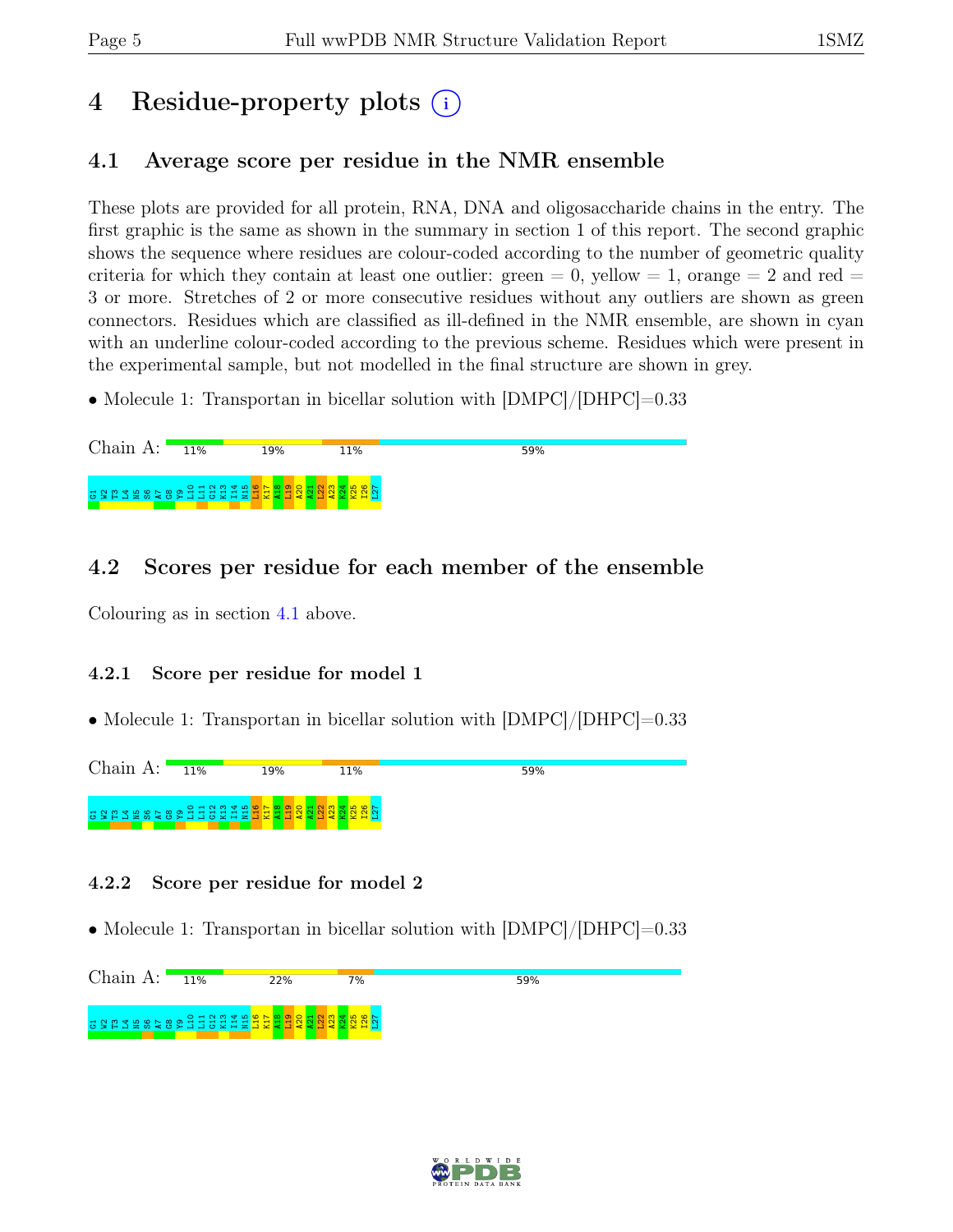#### 4.2.3 Score per residue for model 3

• Molecule 1: Transportan in bicellar solution with  $\text{[DMPC]/[DHPC]}$ =0.33

Chain A:  $7\%$ 19% 15% 59% G1W2T3L4N5S6A7 G8 Y9 L10 L11 G12 K13 I14 N15 L16 K17 A18 L19 A20 A21 L22 A23 K24 K25 I26 L27

#### 4.2.4 Score per residue for model 4

• Molecule 1: Transportan in bicellar solution with  $|DMPC|/|DHPC|=0.33$ 

Chain A: 11% 15% 15% 59% G1W2T3L4N5S6A7 G8 Y9 L10 L11 G12 K13 I14 N15 L16 K17 A18 L19 ន្ទ្រី<br>ក្នុង ក្នុង <mark>ក្នុ</mark>ង  $\frac{20}{4}$  $\frac{1}{2}$ 

#### 4.2.5 Score per residue for model 5

• Molecule 1: Transportan in bicellar solution with  $\text{[DMPC]/[DHPC]} = 0.33$ 

| Chain $A$ : | 11%                             | 19% | 11% | 59% |
|-------------|---------------------------------|-----|-----|-----|
|             | a grand se a sa grand a grand a |     |     |     |

#### 4.2.6 Score per residue for model 6

• Molecule 1: Transportan in bicellar solution with  $|DMPC|/|DHPC|=0.33$ 

Chain A: 15% 11% 59% 15% ដី ទី ដូង តី នី ទី នី ដូ ដូ ដូ អ I14  $\frac{1}{2}$  $\frac{8}{11}$ K17  $\frac{8}{4}$  $\frac{9}{2}$ <u>ଧ୍ମ</u>  $\frac{1}{2}$  $\frac{22}{2}$  $\frac{25}{2}$ I26 L27

#### 4.2.7 Score per residue for model 7

• Molecule 1: Transportan in bicellar solution with  $\text{[DMPC]/[DHPC]} = 0.33$ 

Chain A: 15% 11% 15% 59% e Saasaal  $\frac{8}{11}$ K17  $\frac{8}{4}$  $\frac{9}{21}$  $\frac{1}{2}$  $\frac{22}{2}$  $\frac{25}{2}$ I26 L27 $\frac{1}{2}$ G1W2T3L4N5S6A7 ဨႜ

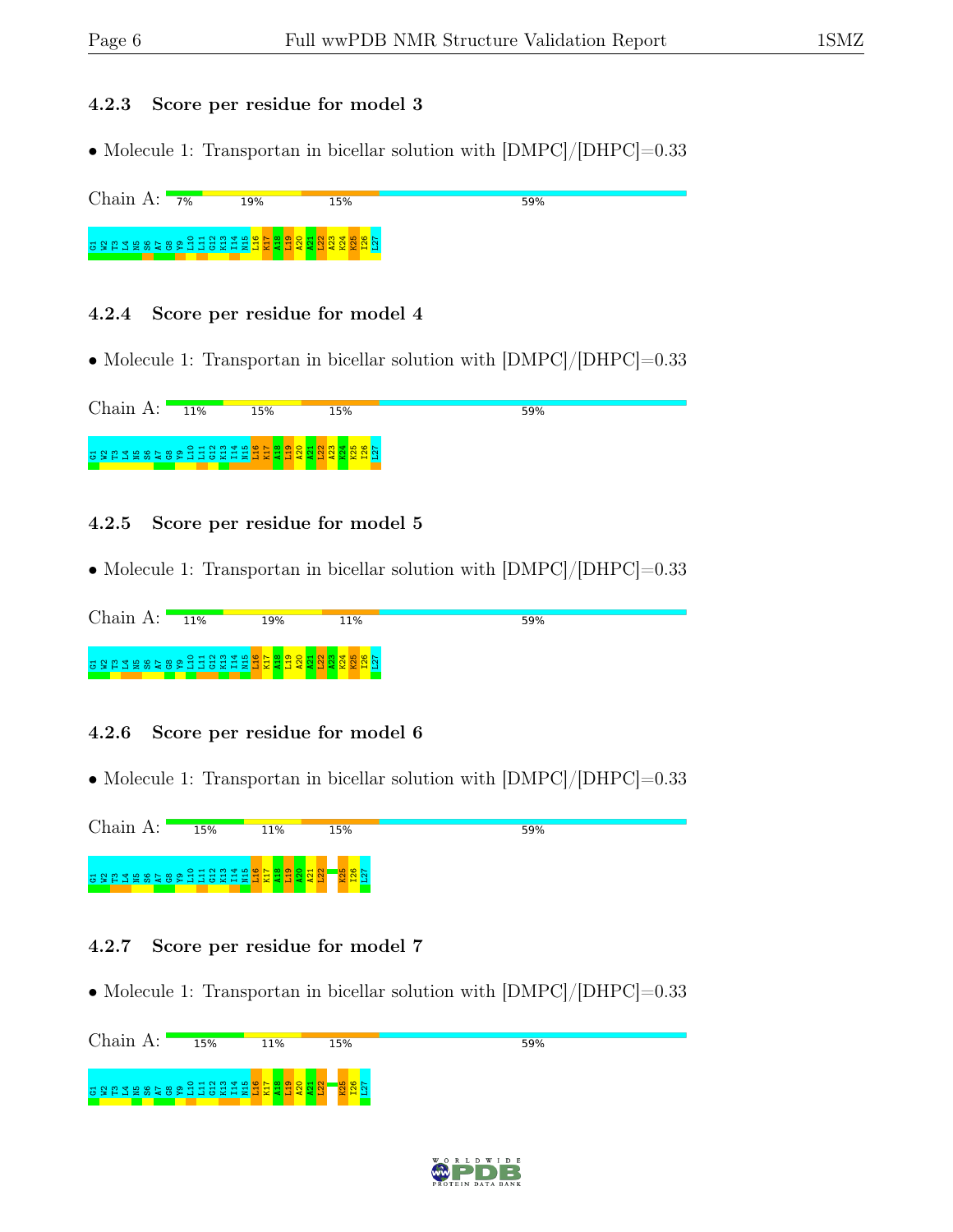#### 4.2.8 Score per residue for model 8

• Molecule 1: Transportan in bicellar solution with  $\text{[DMPC]/[DHPC]}=0.33$ 

#### 4.2.9 Score per residue for model 9

• Molecule 1: Transportan in bicellar solution with  $|DMPC|/|DHPC|=0.33$ 

| Chain A:              | 15% | 11% | 15% | 59% |
|-----------------------|-----|-----|-----|-----|
| asatasaran di anggung |     |     |     |     |

#### 4.2.10 Score per residue for model 10

• Molecule 1: Transportan in bicellar solution with  $\text{[DMPC]/[DHPC]} = 0.33$ 

| Chain A:                          | 11% | 19% | 11% | 59% |
|-----------------------------------|-----|-----|-----|-----|
| a g a g a g a g a g a g a g a g a |     |     |     |     |

#### 4.2.11 Score per residue for model 11

• Molecule 1: Transportan in bicellar solution with  $\text{[DMPC]/[DHPC]} = 0.33$ 

Chain A: 15% 11% 15% 59% S E S S E S E  $\frac{8}{11}$ K17  $\frac{8}{4}$  $\frac{9}{21}$  $\frac{1}{2}$  $\frac{1}{2}$  $\frac{22}{2}$  $\frac{23}{2}$  $\frac{1}{2}$ K25  $\frac{8}{2}$ L27 8 2 3 3 4 5 6 7 8 9

#### 4.2.12 Score per residue for model 12

• Molecule 1: Transportan in bicellar solution with  $\text{[DMPC]/[DHPC]} = 0.33$ 

Chain A:  $11\%$ 15% 15% 59% G1W2T3L4N5S6A7 G8 Y9 L10 L11 G12 K13 I14 N15 L16 K17  $\frac{1}{2}$  $\frac{8}{4}$  $\frac{9}{2}$ <u>ଧ୍ମ</u>  $\frac{1}{2}$  $\frac{22}{2}$ A23 K25 I26 L27

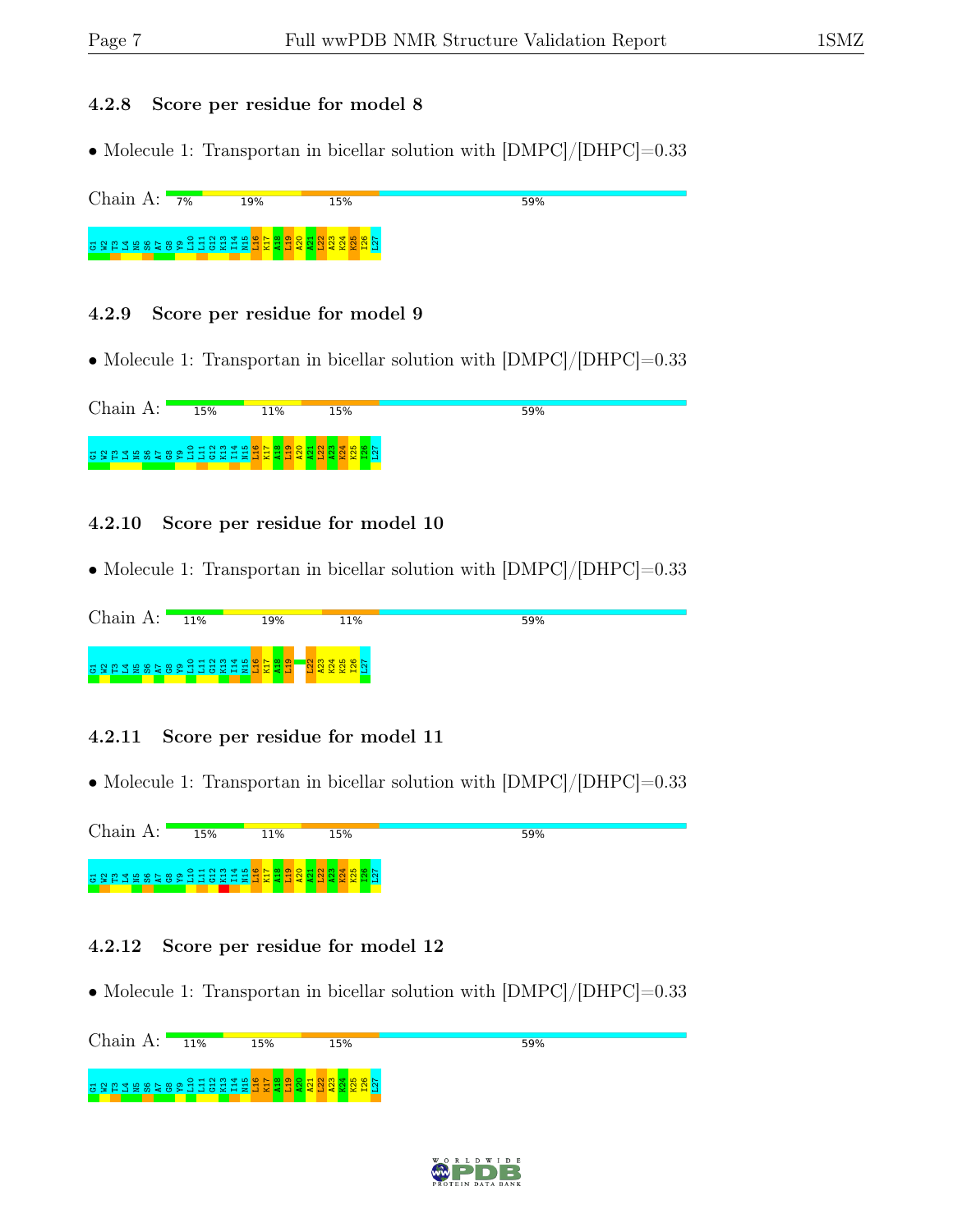#### 4.2.13 Score per residue for model 13

• Molecule 1: Transportan in bicellar solution with  $\text{[DMPC]/[DHPC]} = 0.33$ 

Chain A: 11% 22%  $7%$ 59% G1W2T3L4N5S6A7 G8 Y9 L10 L11 G12 K13 I14 N15 L16 K17 A18 L19 A20 A21 L22 A23 K24 K25 I26 L27

#### 4.2.14 Score per residue for model 14 (medoid)

• Molecule 1: Transportan in bicellar solution with  $|DMPC|/|DHPC|=0.33$ 

Chain A: 11% 19% 11% 59% G1W2T3L4N5S6A7 G8 Y9 L10 L11 G12 K13 I14 N15 L16 K17 A18 L19 A20 ដ្ឋ <mark>អ្នង និង ដូ</mark>ង

#### 4.2.15 Score per residue for model 15

• Molecule 1: Transportan in bicellar solution with  $\text{[DMPC]/[DHPC]} = 0.33$ 

| Chain A: | 19%            | 15% | 7% | 59% |
|----------|----------------|-----|----|-----|
|          | asuaseesadaana |     |    |     |

#### 4.2.16 Score per residue for model 16

• Molecule 1: Transportan in bicellar solution with  $\text{[DMPC]/[DHPC]} = 0.33$ 

Chain A: 11% 19% 11% 59% ដ ន ដ ដ ន ន ន ន ន ដ ដ ដ ដ ដ ដ  $\frac{1}{2}$  $\frac{8}{11}$ K17  $\frac{8}{4}$  $\frac{9}{21}$  $\frac{1}{2}$  $\frac{1}{2}$  $\frac{22}{2}$ A23  $\frac{1}{2}$ K25  $\frac{126}{1}$ L27

#### 4.2.17 Score per residue for model 17

• Molecule 1: Transportan in bicellar solution with  $\text{[DMPC]/[DHPC]} = 0.33$ 



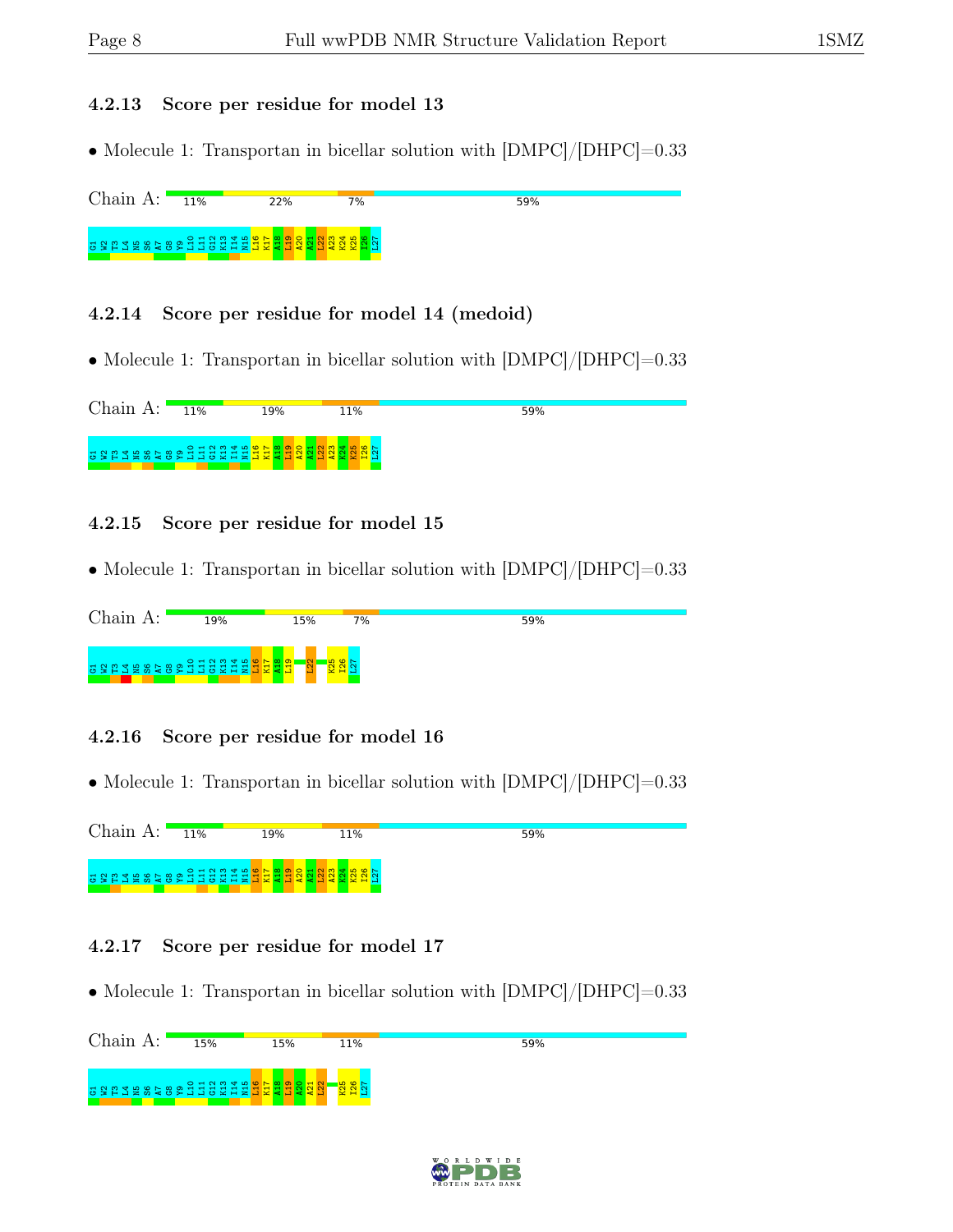#### 4.2.18 Score per residue for model 18

• Molecule 1: Transportan in bicellar solution with  $\text{[DMPC]/[DHPC]}=0.33$ 



#### 4.2.19 Score per residue for model 19

• Molecule 1: Transportan in bicellar solution with  $|DMPC|/|DHPC|=0.33$ 



#### 4.2.20 Score per residue for model 20

• Molecule 1: Transportan in bicellar solution with  $\text{[DMPC]/[DHPC]} = 0.33$ 

| Chain             | 15% | 15% | 11% | 59% |
|-------------------|-----|-----|-----|-----|
| asuaseesediaanaad |     |     |     |     |

#### 4.2.21 Score per residue for model 21

• Molecule 1: Transportan in bicellar solution with  $\text{[DMPC]/[DHPC]} = 0.33$ 

Chain A: 15% 15% 11% 59% ដ ន ដ ដ ន ន ន ន ន ដ ដ ដ ដ ដ ដ  $\frac{1}{2}$  $\frac{16}{11}$  $\frac{9}{21}$  $\frac{20}{2}$  $\frac{22}{2}$ A23  $\frac{1}{2}$  $\frac{25}{2}$ I26 L27  $\frac{1}{2}$ 

#### 4.2.22 Score per residue for model 22

• Molecule 1: Transportan in bicellar solution with  $\text{[DMPC]/[DHPC]} = 0.33$ 

| Chain A:               | 15% | 19% | 7% | 59% |
|------------------------|-----|-----|----|-----|
| asaaasaaaddaadaaaaaaaa |     |     |    |     |

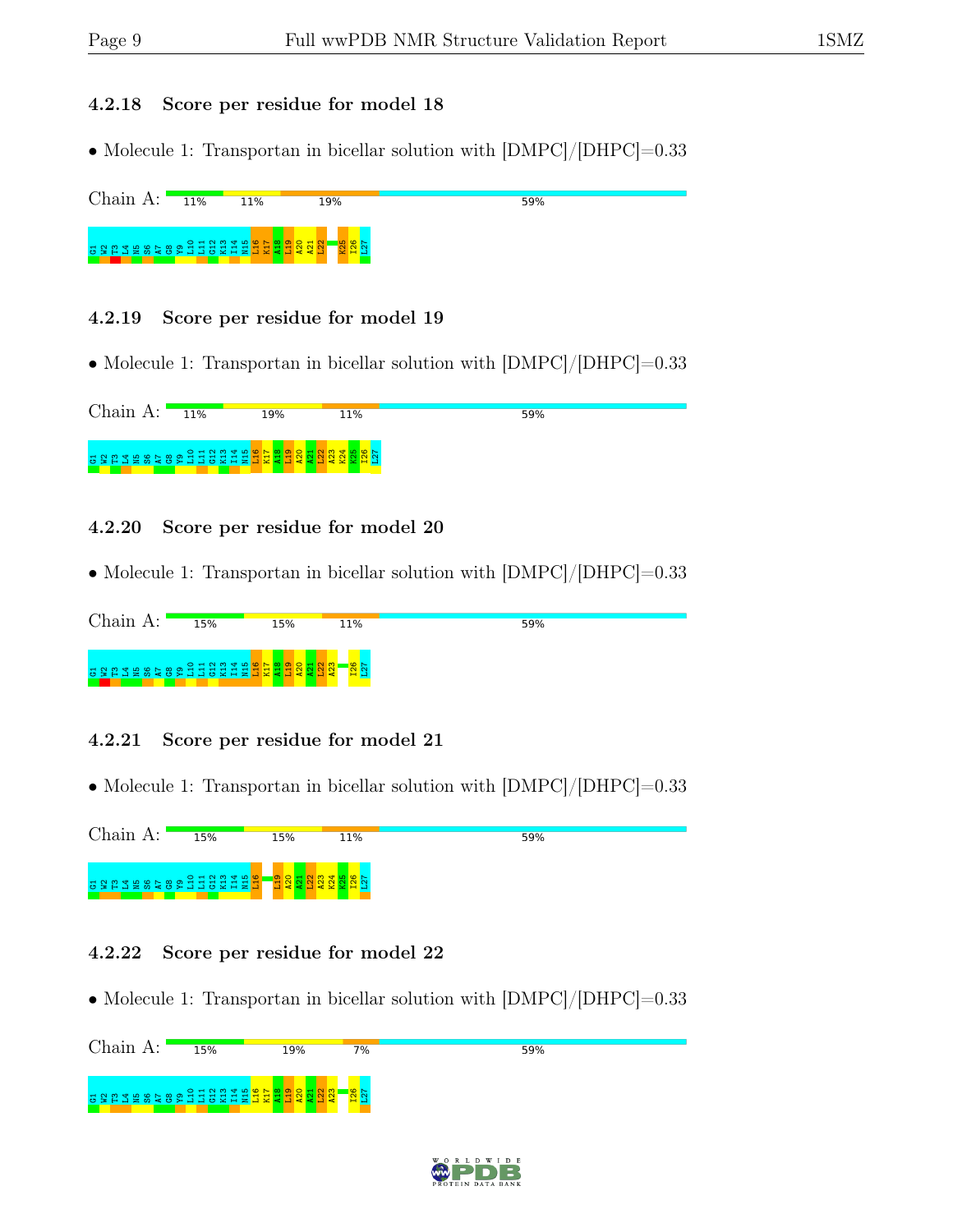#### 4.2.23 Score per residue for model 23

• Molecule 1: Transportan in bicellar solution with  $\text{[DMPC]/[DHPC]} = 0.33$ 

Chain A:  $\blacksquare$  $11%$ 19% 11% 59% G1W2T3L4N5S6A7 G8 Y9 L10 L11 G12 K13 I14 N15 L16 K17 A18 L19 A20 A21 L22 A23 K24 K25 I26 L27

#### 4.2.24 Score per residue for model 24

• Molecule 1: Transportan in bicellar solution with  $\text{[DMPC]/[DHPC]} = 0.33$ 

Chain A:  $7\%$ 15% 19% **59%** G1W2T3L4N5S6A7 G8 Y9 L10 L11 G12 K13 I14 N15 L16 K17 A18 L19 A20 A21 L22 A23 K24 K25 I26 L27

#### 4.2.25 Score per residue for model 25

• Molecule 1: Transportan in bicellar solution with  $\text{[DMPC]/[DHPC]} = 0.33$ 

| Chain A:                       | 15% | 15% | 11% | 59% |
|--------------------------------|-----|-----|-----|-----|
| agnassesadidate <mark>s</mark> |     |     |     |     |

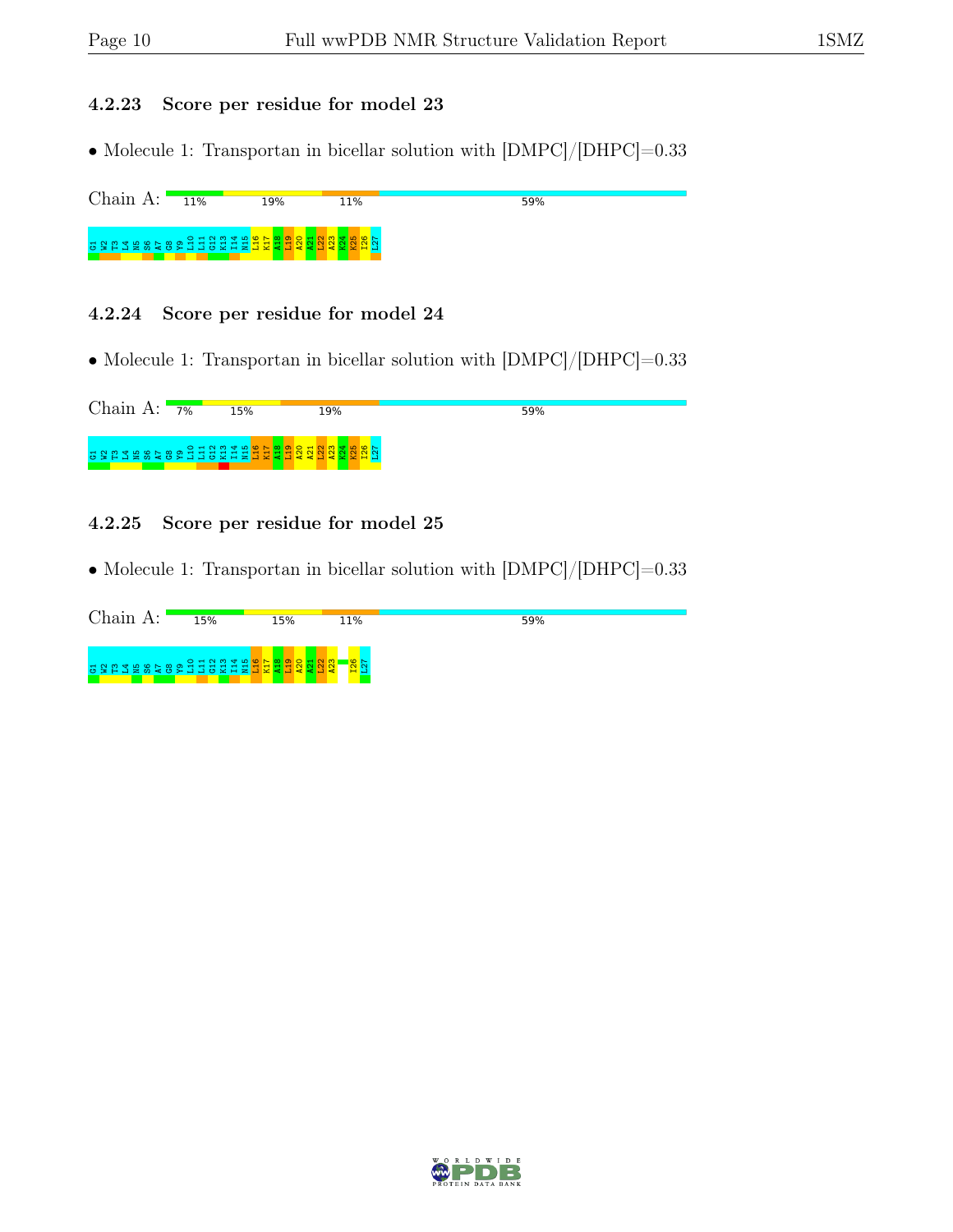## 5 Refinement protocol and experimental data overview  $(i)$

The models were refined using the following method: simulated annealing.

Of the 60 calculated structures, 25 were deposited, based on the following criterion: The submitted conformer models are the 25 structures with the lowest energy.

The following table shows the software used for structure solution, optimisation and refinement.

| Software name   Classification |                          | Version |
|--------------------------------|--------------------------|---------|
| ' DYANA                        | structure solution   1.5 |         |
| <b>SUPPOSE</b>                 | refinement               |         |

No chemical shift data was provided.

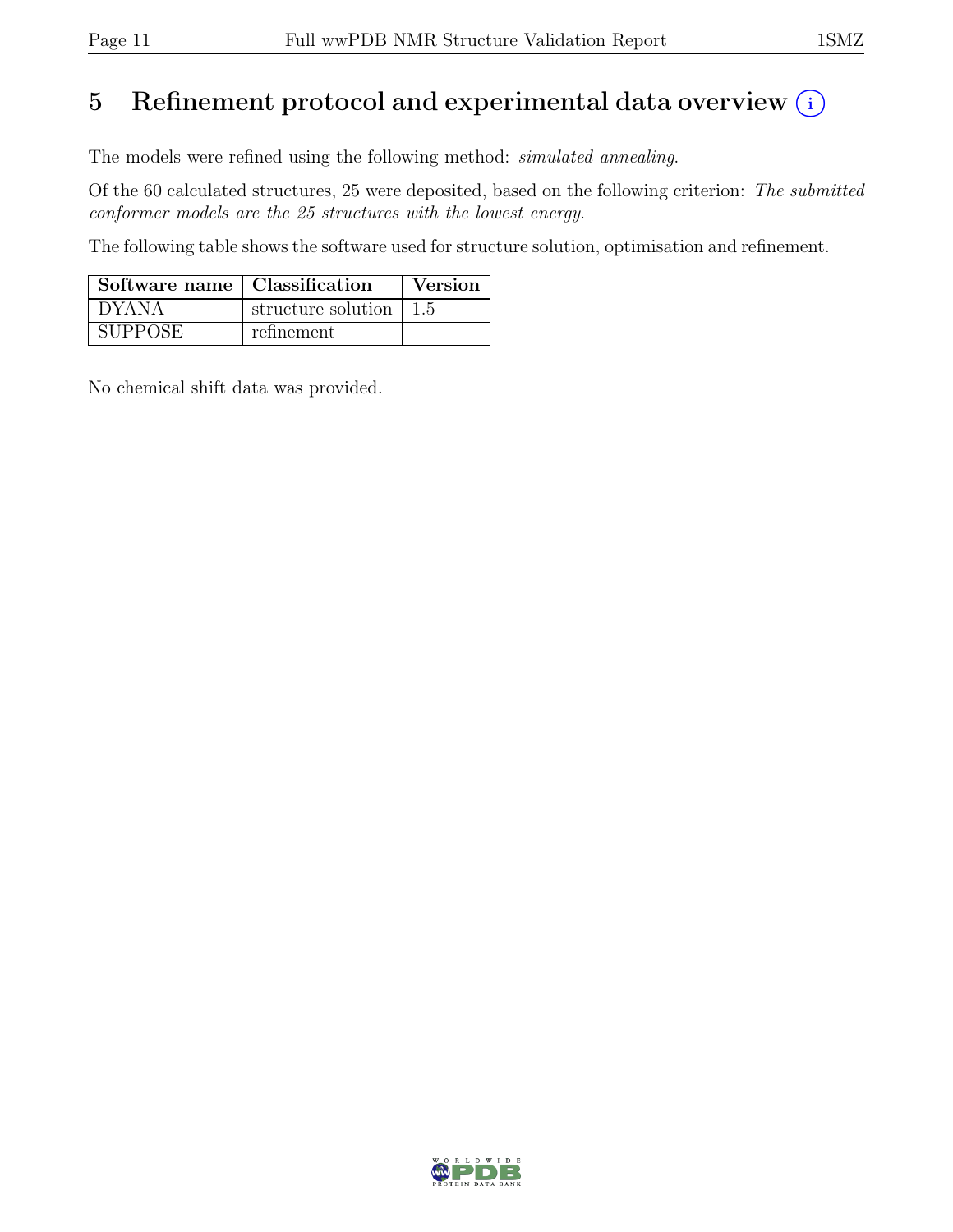## 6 Model quality  $(i)$

## 6.1 Standard geometry  $(i)$

There are no covalent bond-length or bond-angle outliers.

There are no bond-length outliers.

There are no bond-angle outliers.

There are no chirality outliers.

There are no planarity outliers.

## 6.2 Too-close contacts  $(i)$

In the following table, the Non-H and H(model) columns list the number of non-hydrogen atoms and hydrogen atoms in each chain respectively. The H(added) column lists the number of hydrogen atoms added and optimized by MolProbity. The Clashes column lists the number of clashes averaged over the ensemble.

|  |      | Mol   Chain   Non-H   H(model)   H(added)   Clashes |     |  |
|--|------|-----------------------------------------------------|-----|--|
|  |      | 103                                                 | 103 |  |
|  | 1975 | 2575                                                |     |  |

The all-atom clashscore is defined as the number of clashes found per 1000 atoms (including hydrogen atoms). The all-atom clashscore for this structure is 45.

| Atom-1              | Atom-2           | $Clash(\AA)$ | Distance(A) | Models         |                |
|---------------------|------------------|--------------|-------------|----------------|----------------|
|                     |                  |              |             | Worst          | Total          |
| 1: A: 16: LEU: HD23 | 1:A:17:LYS:N     | 0.88         | 1.84        | 24             | 1              |
| 1: A: 16: LEU: O    | 1:A:16:LEU:HD22  | 0.87         | 1.69        | 12             | 3              |
| 1:A:19:LEU:HD23     | 1:A:20:ALA:N     | 0.84         | 1.88        | 11             | 18             |
| 1:A:19:LEU:HD12     | 1:A:22:LEU:HD23  | 0.75         | 1.59        | 15             | $\mathbf{1}$   |
| 1:A:22:LEU:HD12     | 1: A:22:LEU:C    | 0.74         | 2.03        | 22             | 9              |
| 1: A:22:LEU:C       | 1:A:22:LEU:HD12  | 0.74         | 2.02        | 12             | 16             |
| 1: A: 19: LEU: C    | 1:A:19:LEU:HD23  | 0.71         | 2.05        | 1              | $\overline{5}$ |
| 1:A:19:LEU:HD23     | 1: A: 19: LEU: C | 0.71         | 2.06        | 16             | 10             |
| 1: A: 16: LEU: C    | 1:A:16:LEU:HD12  | 0.69         | 2.07        | 21             | 1              |
| 1:A:19:LEU:CD1      | 1:A:22:LEU:HD21  | 0.68         | 2.17        | 5              | $\overline{4}$ |
| 1:A:19:LEU:HD12     | 1:A:22:LEU:CD2   | 0.62         | 2.24        | 5              | 5              |
| 1:A:19:LEU:HD12     | 1:A:22:LEU:HD21  | 0.60         | 1.73        | $\overline{5}$ | 1              |
| 1:A:22:LEU:HD12     | 1: A:22:LEU:O    | 0.58         | 1.98        | 8              | 20             |
| 1: A:26: ILE: HD12  | 1: A:26: ILE:C   | 0.57         | 2.19        | 21             | 3              |

All unique clashes are listed below, sorted by their clash magnitude.

Continued on next page...

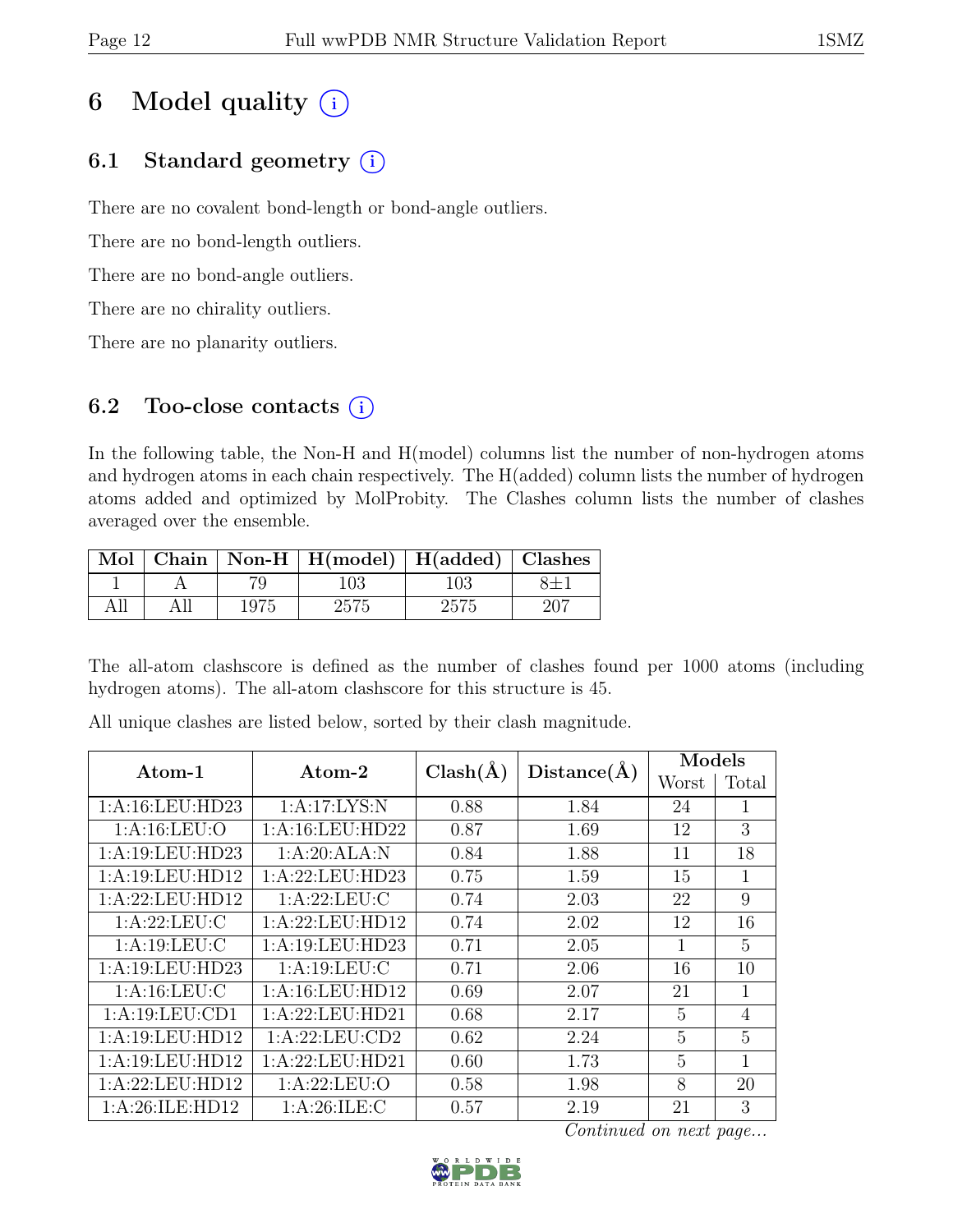| Atom-1           | Atom-2             | $Clash(\AA)$ | Distance(A) | Models |                |
|------------------|--------------------|--------------|-------------|--------|----------------|
|                  |                    |              |             | Worst  | Total          |
| 1:A:16:LEU:HD22  | 1: A: 16: LEU: C   | 0.56         | 2.21        | 12     | 3              |
| 1: A:22:LEU:O    | 1: A:26: ILE: HG23 | 0.54         | 2.03        | 18     | $\overline{2}$ |
| 1:A:22:LEU:C     | 1:A:22:LEU:CD1     | 0.53         | 2.77        | 6      | 24             |
| 1: A: 19: LEU: C | 1:A:19:LEU:CD2     | 0.50         | 2.80        | 9      | 15             |
| 1: A:22:LEU:O    | 1: A:26: ILE: CG1  | 0.50         | 2.60        | 20     | 6              |
| 1: A:25: LYS: CG | 1: A:26: ILE:N     | 0.49         | 2.76        | 8      | 14             |
| 1: A: 19: LEU: O | 1:A:23:ALA:CB      | 0.49         | 2.60        | 8      | 1              |
| 1: A:26: ILE:C   | 1:A:26:ILE:HD12    | 0.49         | 2.28        | 19     | $\overline{2}$ |
| 1:A:20:ALA:O     | 1: A:24: LYS: CG   | 0.48         | 2.61        | 21     | $\overline{3}$ |
| 1:A:19:LEU:CD2   | 1:A:20:ALA:N       | 0.48         | 2.72        | 11     | $\overline{2}$ |
| 1: A: 16: LEU: C | 1:A:16:LEU:CD1     | 0.47         | 2.79        | 21     | $\overline{1}$ |
| 1:A:19:LEU:CD1   | 1: A:22: LEU:CD2   | 0.46         | 2.89        | 5      | $\overline{2}$ |
| 1: A: 19: LEU: O | 1:A:22:LEU:N       | 0.45         | 2.50        | 12     | $\overline{7}$ |
| 1:A:16:LEU:HD23  | 1:A:17:LYS:H       | 0.45         | 1.66        | 24     | 1              |
| 1: A:24: LYS: CG | 1: A:25: LYS:N     | 0.45         | 2.80        | 11     | $\overline{2}$ |
| 1:A:19:LEU:O     | 1:A:23:ALA:N       | 0.44         | 2.47        | 10     | 16             |
| 1:A:19:LEU:HD13  | 1:A:22:LEU:HD21    | 0.43         | 1.90        | 8      | 1              |
| 1:A:19:LEU:HD23  | 1:A:20:ALA:CA      | 0.42         | 2.45        | 11     | 1              |
| 1: A: 19: LEU: C | 1:A:21:ALA:N       | 0.41         | 2.74        | 6      | $\overline{5}$ |
| 1:A:25:LYS:HG3   | 1:A:26:ILE:HG23    | 0.41         | 1.93        | 12     | 1              |
| 1:A:20:ALA:O     | 1: A:24: LYS:CD    | 0.40         | 2.69        | 21     | 1              |

Continued from previous page...

### 6.3 Torsion angles (i)

#### 6.3.1 Protein backbone (i)

In the following table, the Percentiles column shows the percent Ramachandran outliers of the chain as a percentile score with respect to all PDB entries followed by that with respect to all NMR entries. The Analysed column shows the number of residues for which the backbone conformation was analysed and the total number of residues.

| Mol | Chain | Analysed        | Favoured                                                                  | Allowed  | Outliers | Percentiles                                 |     |
|-----|-------|-----------------|---------------------------------------------------------------------------|----------|----------|---------------------------------------------|-----|
|     |       | $11/27$ (41\%)  | $11\pm0$ (97 $\pm4\%$ )   0 $\pm0$ (3 $\pm4\%$ )   0 $\pm0$ (0 $\pm0\%$ ) |          |          | $\parallel$ 100 $\parallel$ 100 $\parallel$ |     |
| All |       | $275/675(41\%)$ | 268 (97%)                                                                 | $7(3\%)$ | $(0\%)$  | $\vert$ 100 $\vert$ $\vert$                 | 100 |

There are no Ramachandran outliers.

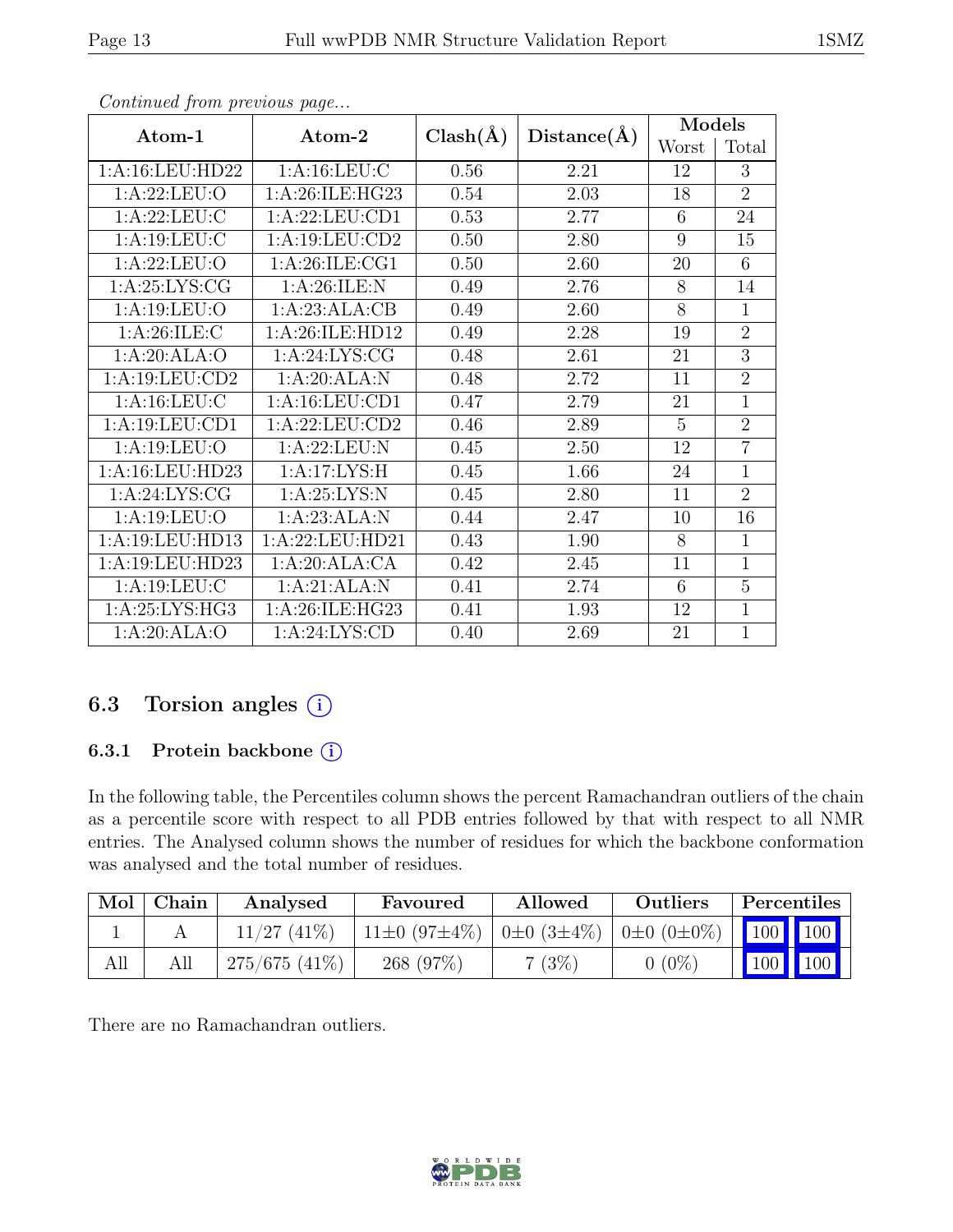#### 6.3.2 Protein sidechains  $(i)$

In the following table, the Percentiles column shows the percent sidechain outliers of the chain as a percentile score with respect to all PDB entries followed by that with respect to all NMR entries. The Analysed column shows the number of residues for which the sidechain conformation was analysed and the total number of residues.

| Mol | Chain | Analysed       | Rotameric                                | <b>Outliers</b> | Percentiles             |  |
|-----|-------|----------------|------------------------------------------|-----------------|-------------------------|--|
|     |       | $7/19$ $(37%)$ | $3\pm1(46\pm13\%)$   4 $\pm1(54\pm13\%)$ |                 | $\boxed{0}$ $\boxed{1}$ |  |
| All |       | 175/475(37%)   | $80(46\%)$                               | $95(54\%)$      | $\boxed{0}$             |  |

All 6 unique residues with a non-rotameric sidechain are listed below. They are sorted by the frequency of occurrence in the ensemble.

| Mol | Chain | $\operatorname{Res}% \left( \mathcal{N}\right) \equiv\operatorname{Res}(\mathcal{N}_{0})\cap\mathcal{N}_{1}$ | <b>Type</b> | Models (Total) |
|-----|-------|--------------------------------------------------------------------------------------------------------------|-------------|----------------|
|     |       | 22                                                                                                           | LEU         | 25             |
|     |       | 16                                                                                                           | <b>LEU</b>  | 24             |
|     |       | 19                                                                                                           | LEU         | 23             |
|     |       | 25                                                                                                           | <b>LYS</b>  | 12             |
|     |       | 24                                                                                                           | <b>LYS</b>  |                |
|     |       |                                                                                                              | <b>LYS</b>  |                |

#### 6.3.3 RNA $(i)$

There are no RNA molecules in this entry.

### 6.4 Non-standard residues in protein, DNA, RNA chains (i)

There are no non-standard protein/DNA/RNA residues in this entry.

#### 6.5 Carbohydrates  $(i)$

There are no monosaccharides in this entry.

### 6.6 Ligand geometry  $(i)$

There are no ligands in this entry.

### 6.7 Other polymers  $(i)$

There are no such molecules in this entry.

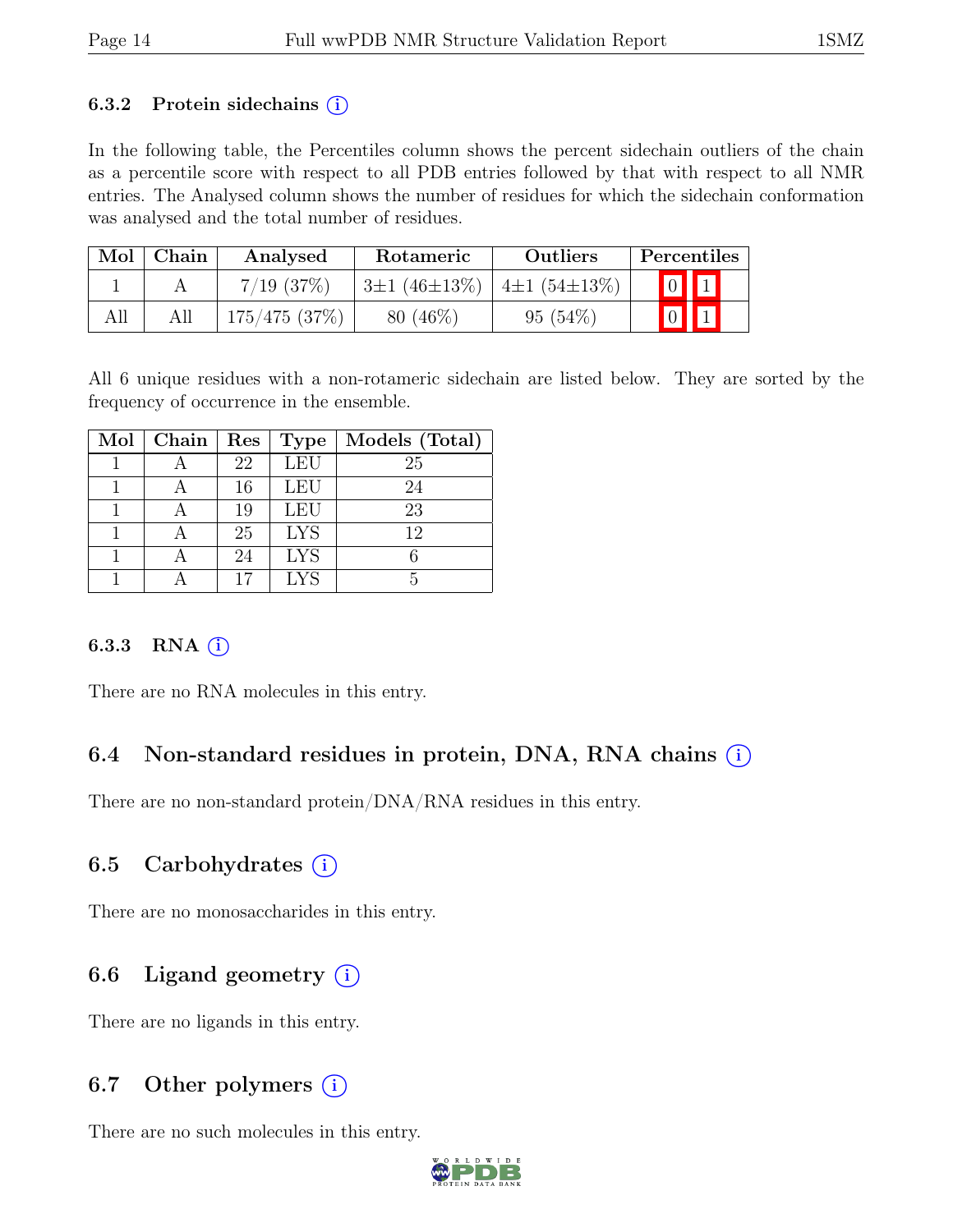## 6.8 Polymer linkage issues (i)

There are no chain breaks in this entry.